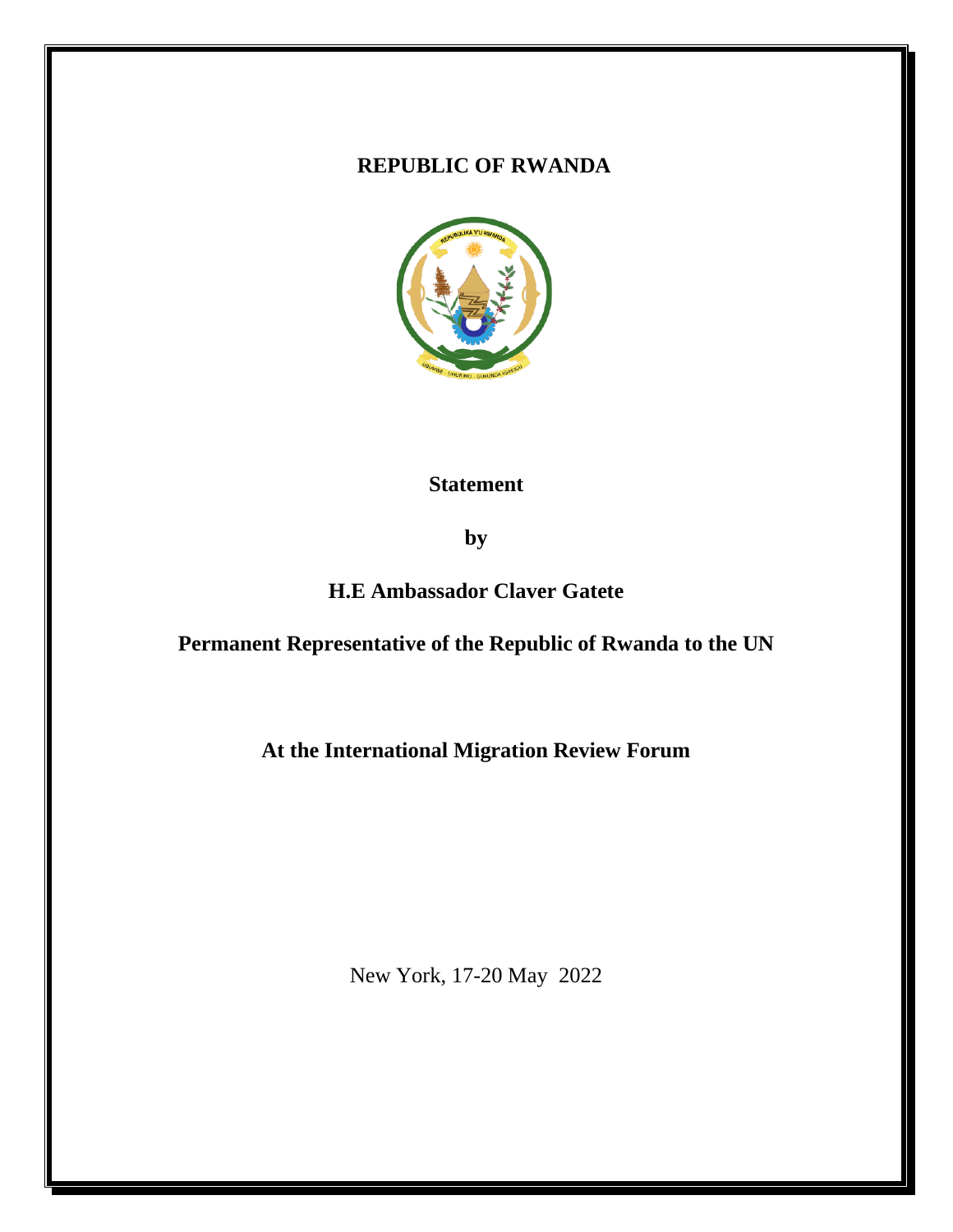## **Mr. President, Excellencies, Ladies and gentlemen**

Rwanda is honored to participate in this important inaugural meeting of the International Migration Review Forum to review the Global Compact for Safe, Orderly, and Regular Migration (GCM) on national and migration efforts and share our practices.

Rwanda was among the 164 Member States that supported the adoption of the GCM on 19th December 2018; we did so because it elaborates a comprehensive international cooperation framework on migrants and human mobility, grounded in the existing normative framework and the 2030 Agenda for Sustainable Development(SDGs).

## **Mr. President,**

Rwanda's history shapes the basis for our commitment to abide by national and international principles related to the plight of migrants, and we firmly believe that migration challenges are a shared responsibility. This is why we continue to cooperate with other stakeholders to address numerous challenges facing migrants.

### **Mr. President,**

In line with the objectives of GCM, the Government of Rwanda is committed to ensuring that migrants enjoy their fundamental human rights and to leveraging diaspora remittances and investments.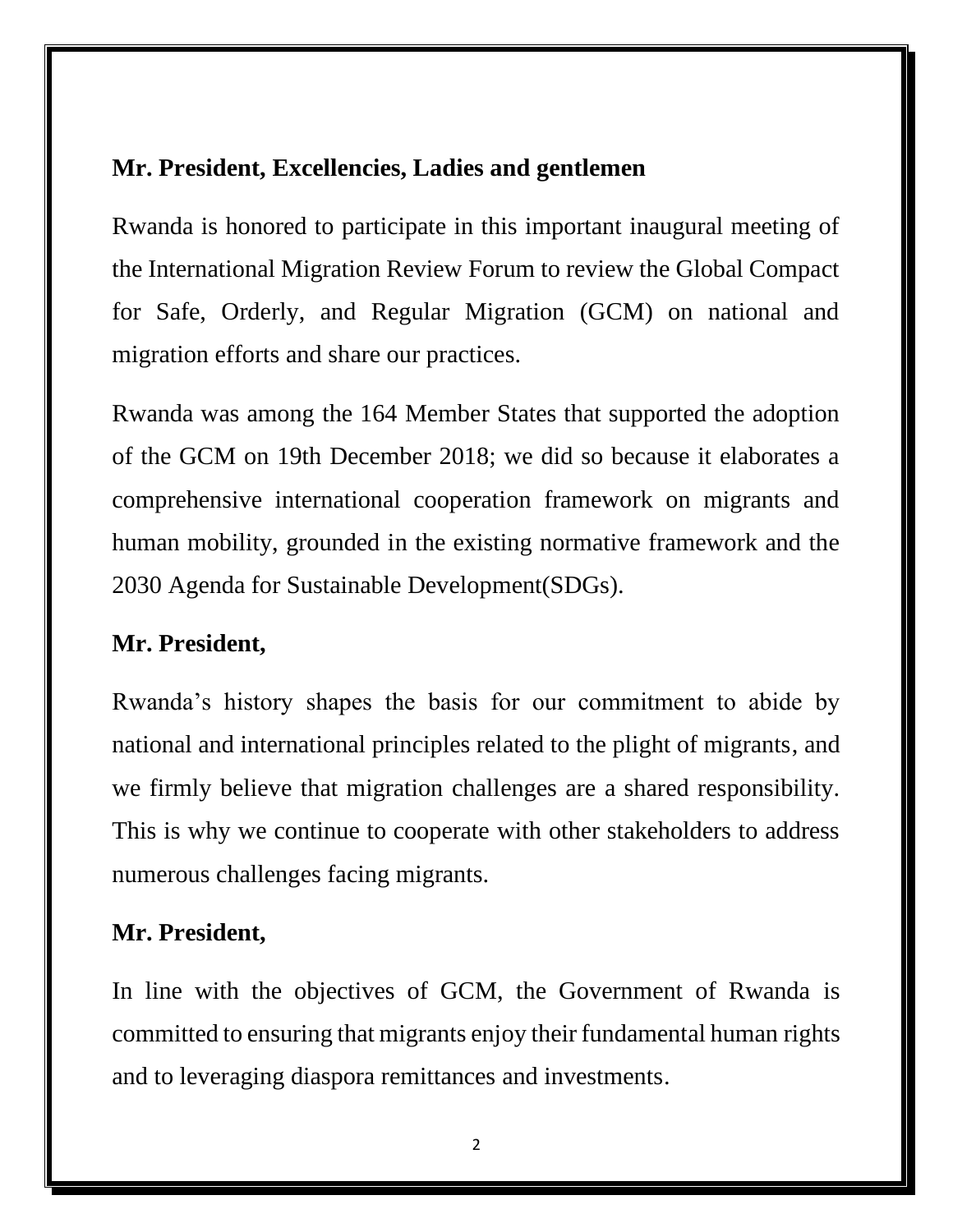In addition, Rwanda's migration policy promotes efforts to prevent and combat human trafficking and smuggling through appropriate border management. This includes stakeholders such as international and regional organizations and civil society. In this context, the Government has enacted a law against human and child trafficking and ratified the Protocol against the smuggling of migrants by land, sea, and air.

# **Mr. President,**

The Government of Rwanda has entered into agreements with regional and international partners, states, and organizations, including UNHCR and IOM, to ensure a safe, orderly, and regular migration process.

We have also put in place systems that facilitate the collection of accurate data related to migration and migrants in particular that are used at national level and shared with stakeholders and other countries upon request.

# **Mr. President,**

Considering the growing criminalization of irregular migration, which presents high risks and often results in the death of migrants in transit centers, Rwanda has taken a bold and deliberate decision, in line with principles and norms set by international law, to welcome vulnerable migrants.